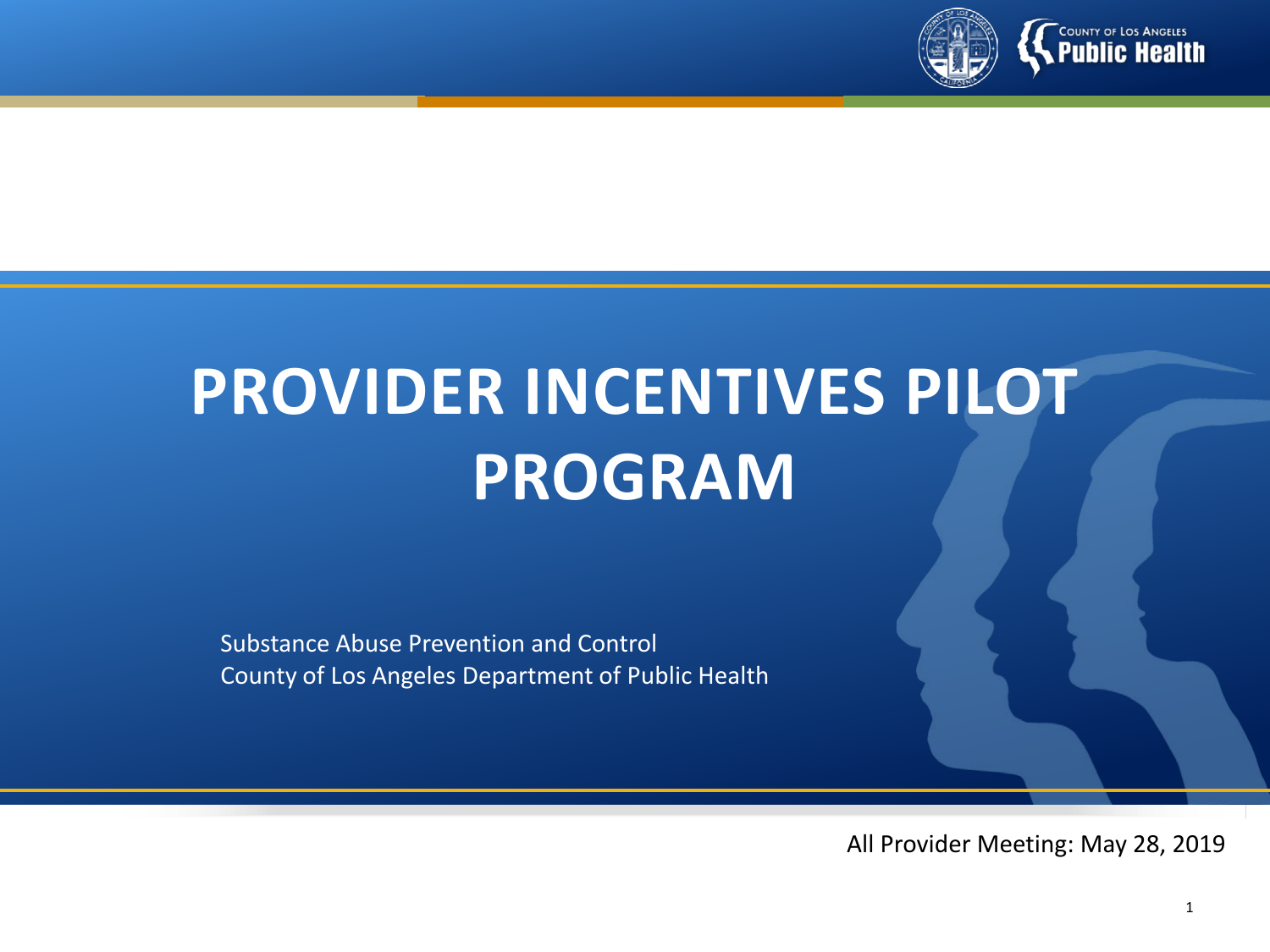

#### **What is the Provider Incentives Pilot Program?**

A pilot program to offer a set of provider incentives with the goal of enhancing services and outcomes for people with substance use disorder (SUD). For Fiscal Year 2018-2019, incentives focus on benefits acquisition (existing and new benefits) and accuracy of data entry in Sage.

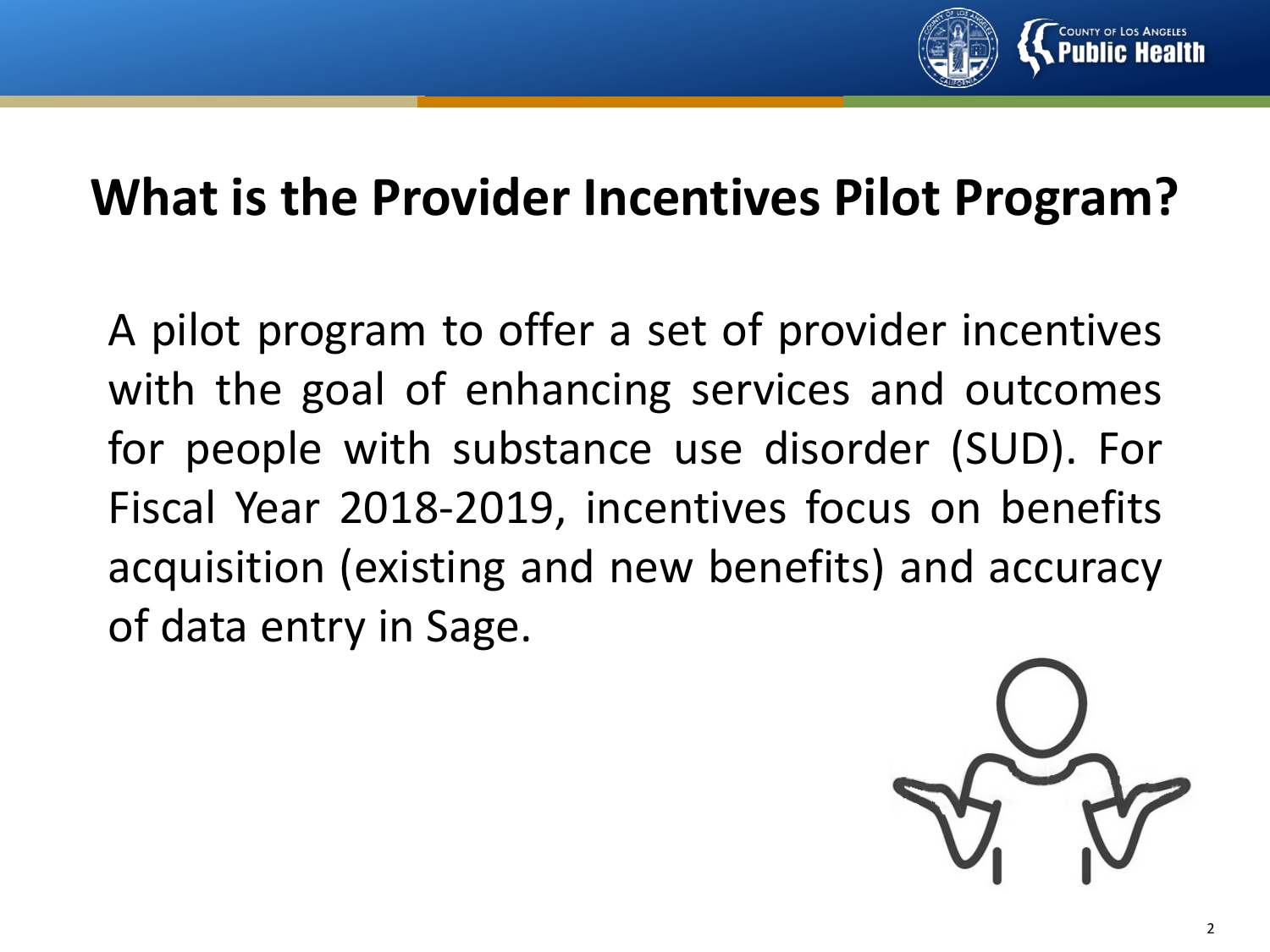

# **Three Key Areas of Focus**

O

C

- **1. Benefits Acknowledgment**
- **2. Benefits Acquisition**
- **3. Timely Data Entry**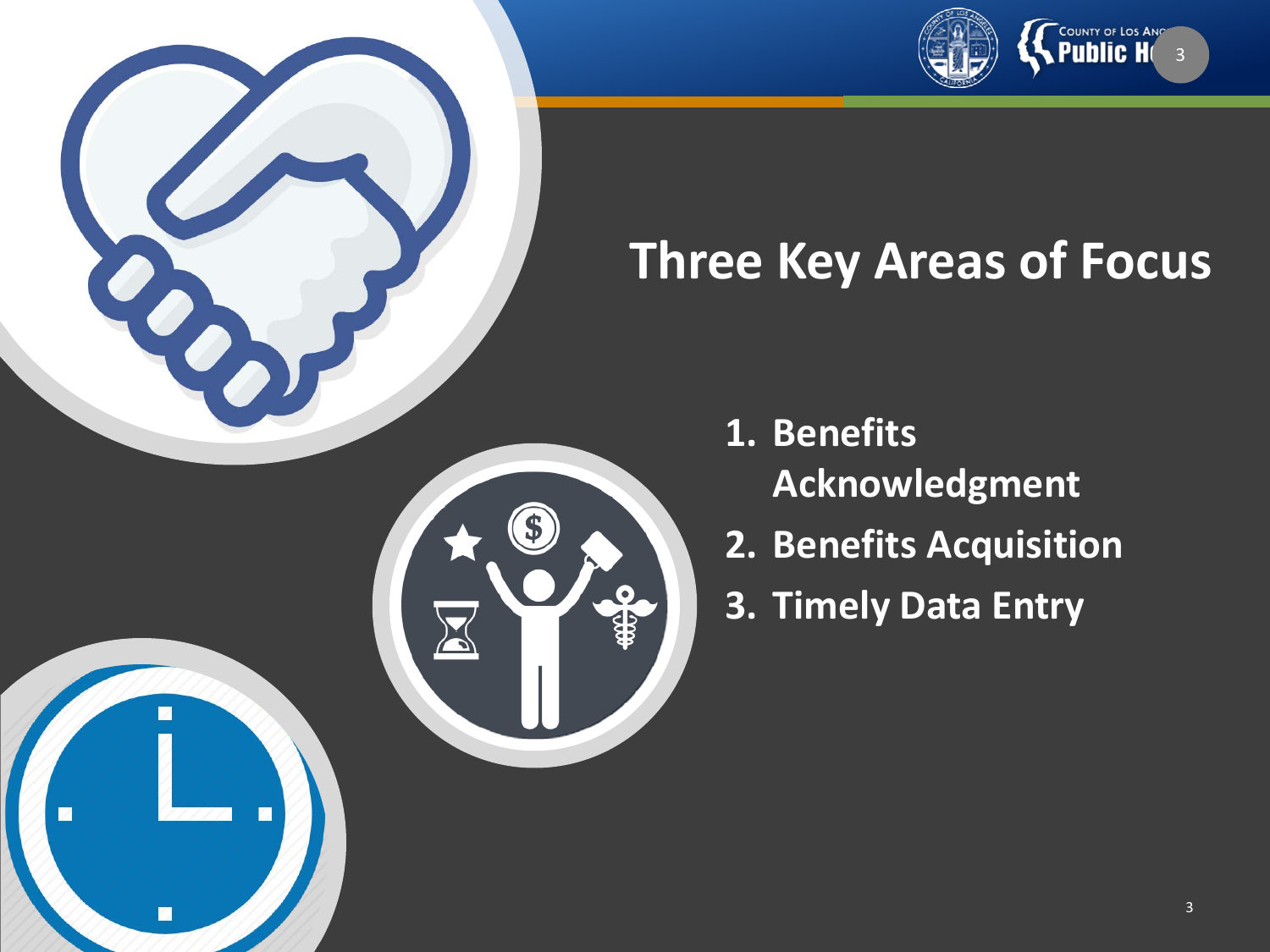

## **Where are the guidelines found?**

- SAPC Bulletin No. 18-06-START
	- –[http://publichealth.lacounty.gov/sapc/Bulletins/STA](http://publichealth.lacounty.gov/sapc/Bulletins/START-ODS/Bulletin18-06IncentivesRates.pdf) RT-ODS/Bulletin18-06IncentivesRates.pdf
- Rates and Standards Matrix Page 1 lists all the codes and parameters for when to submit claim.

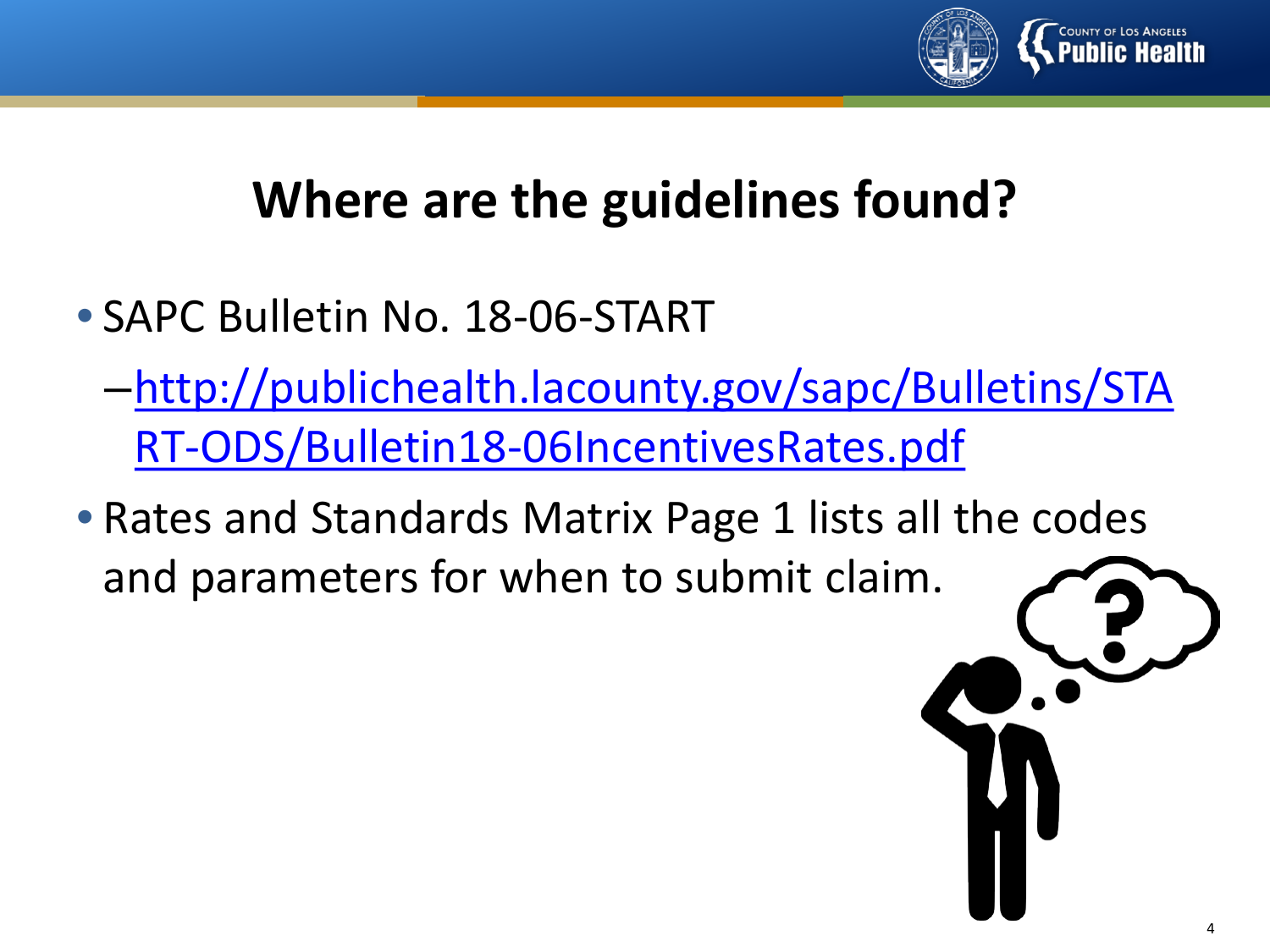

# **Benefits Acknowledgement ("Ex")**

- Purpose: For providers to identify, acknowledge and document appropriately each additional Non-DMC funding option that already *Exists* for the patient.
- "Ex" HCPCS prefix- Ex = "Ex"isting benefit
- \$5 per existing benefit documented per patient = \$\$\$

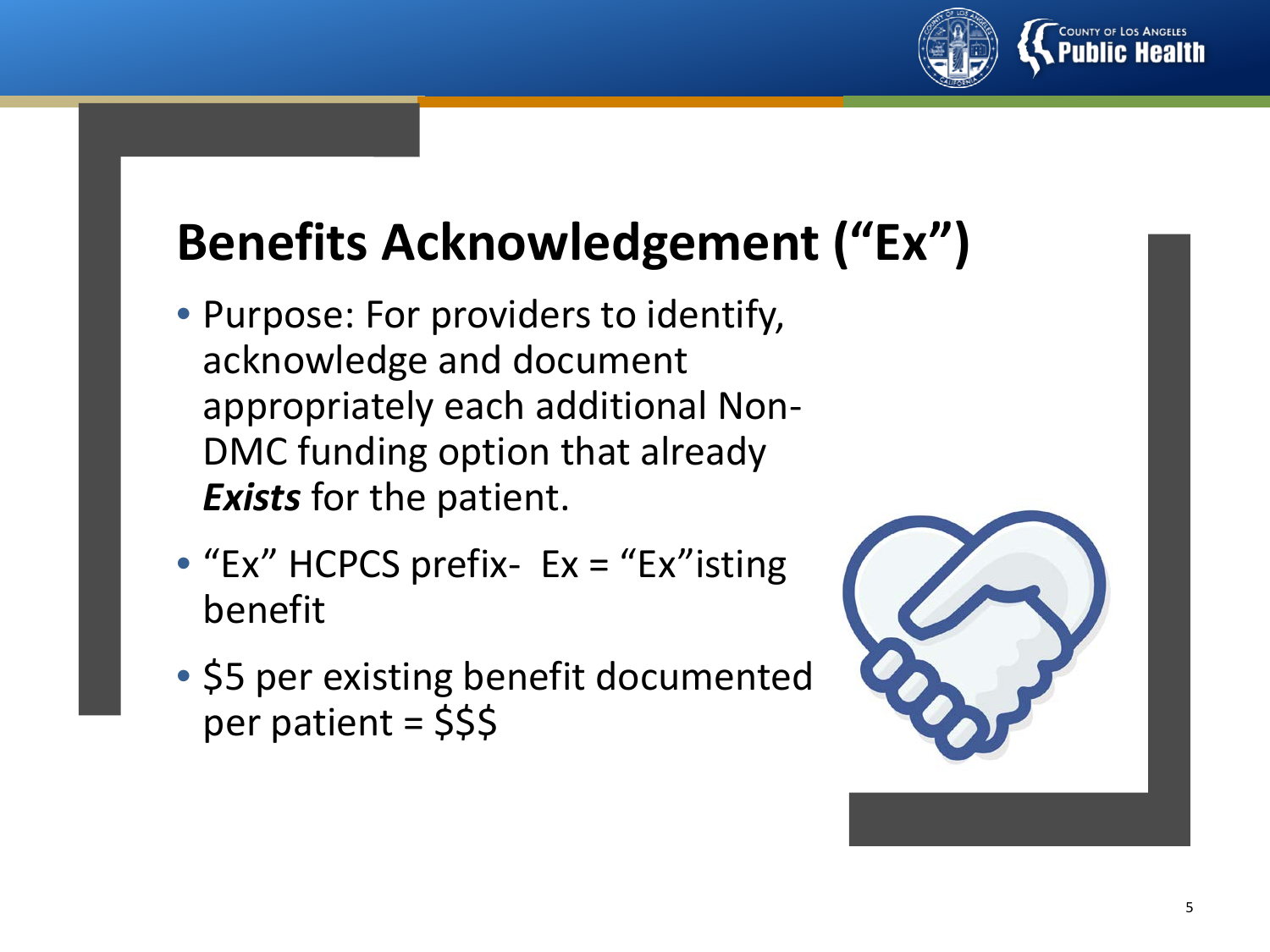

#### **Documentation Requirements on Cal-OMS Admission Form**

#### • **AB109**

- Enter corresponding PB #, X #, Probation Case #
- **CalWORKS and General Relief (GR)**
	- Enter Case Number 7 or 10 digit alpha-numeric #
- **Juvenile Justice Crime Prevention Act (JJCPA) and Title IV-E**
	- Enter PDJ #, P or Y + 6 numbers
- **Promoting Safe and Stable Families Time Limited Family Reunification (PSSF- TLFR)**
	- Enter Case Number

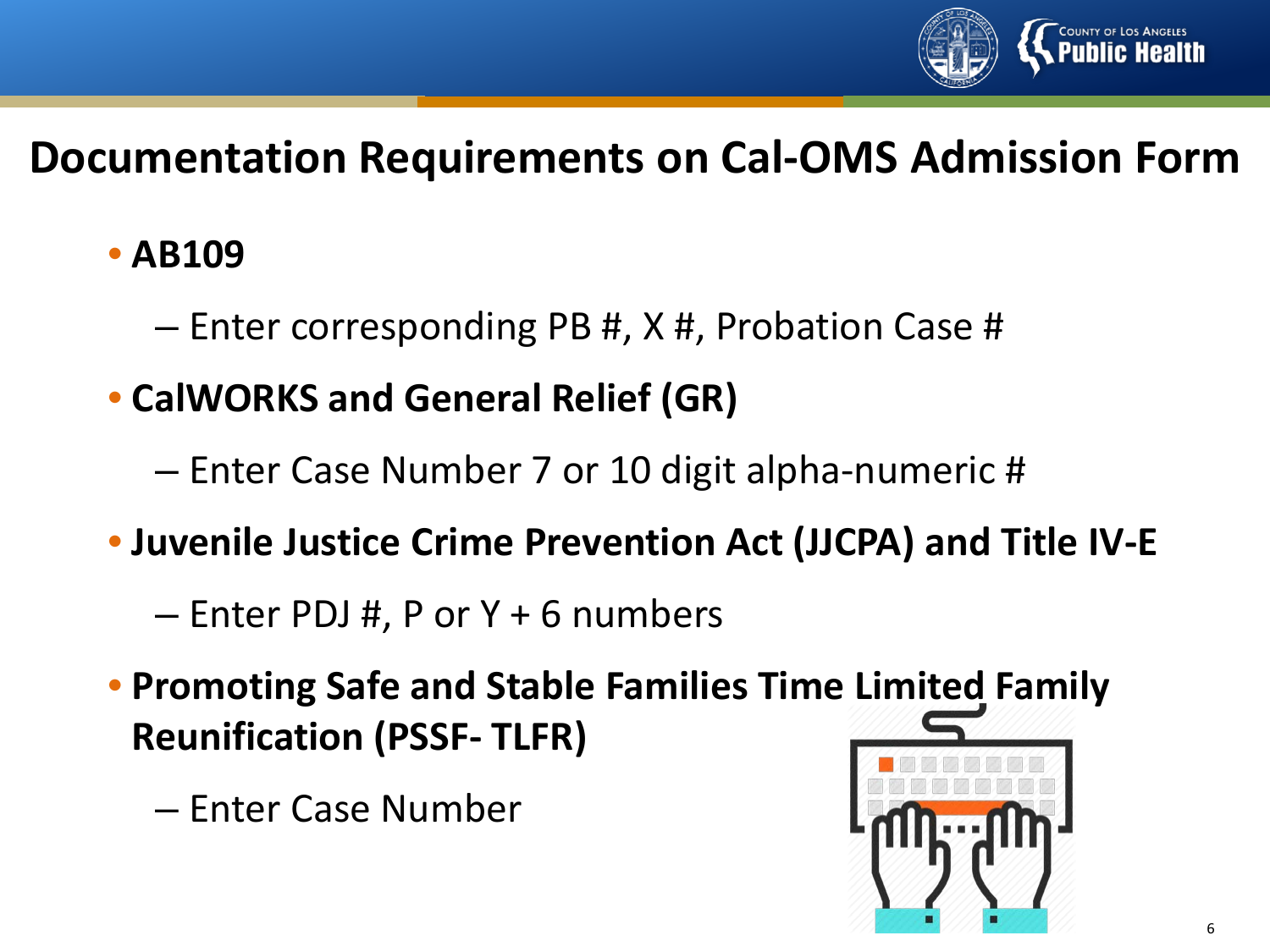

## **Benefits Acquisition (H0006)**

- **Purpose:** To minimize barriers to treatment access, and support receipt of additional health and social services, network providers need to assist patients in applying for new benefits.
	- These incentives are designed to encourage providers to assist patients with benefits acquisition AND can be coupled with case management claims.
	- MUST be enrolled and approved before submitting incentive claim. Do NOT submit incentive claim until patient is officially approved and enrolled in benefits program.
	- Benefits Programs included in the incentive are: Medi-Cal (\$30), MHLA (\$30), CalWORKs (\$20), GR (\$20), CalFresh (\$5)



- To qualify for the Medi-Cal, CalWORKS, GR and CalFresh incentive, providers must enroll the patient online via [Your Benefits Now](https://yourbenefits.laclrs.org/ybn/Index.html) on the DPSS website.
- In-person enrollment does NOT qualify for the incentive.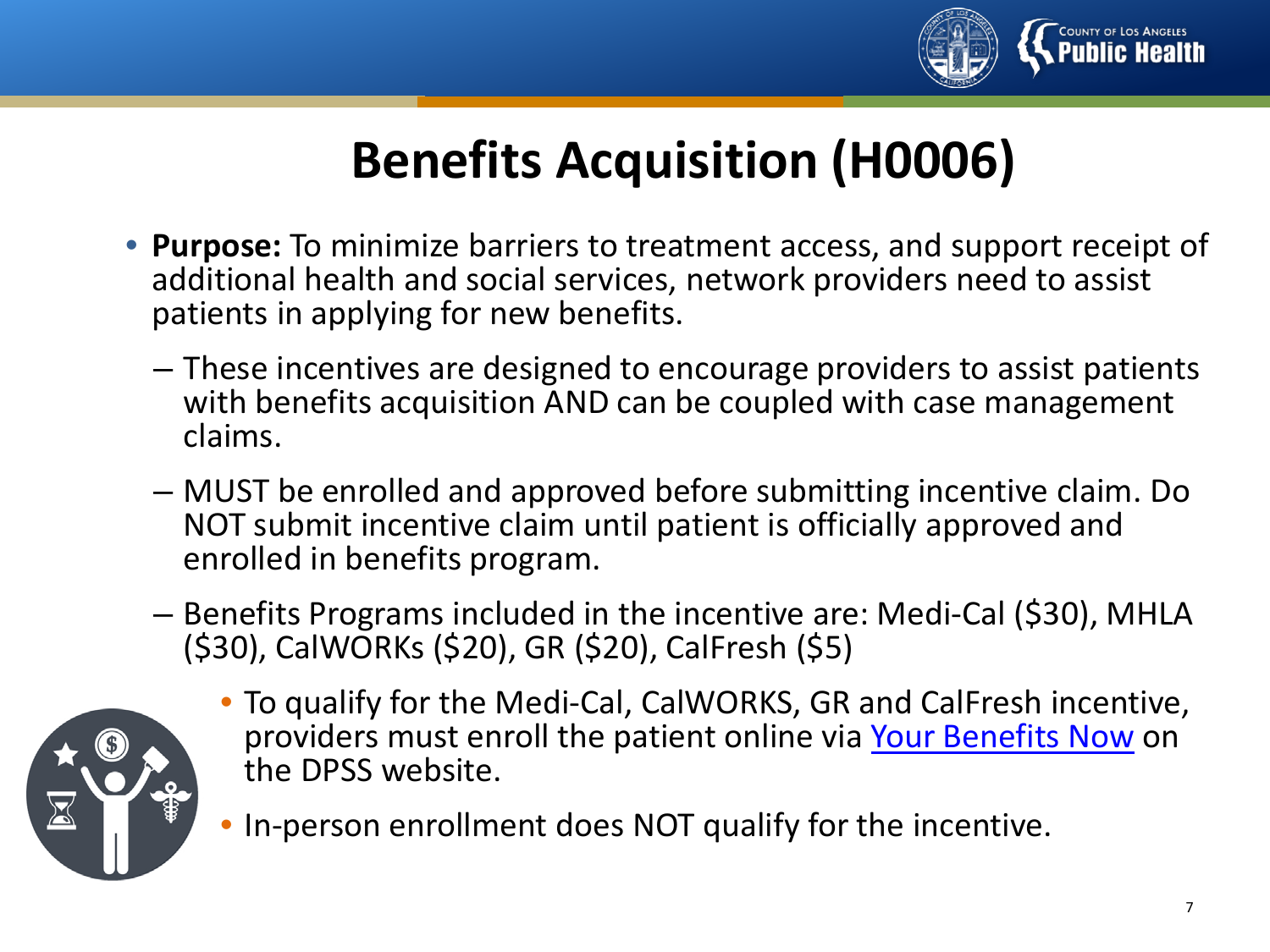

## **Verification of Benefits Acquisition**

- How do providers enter the information into Sage for confirmation of benefits acquisition?
	- E.g., What is SAPC looking for to verify compliance?

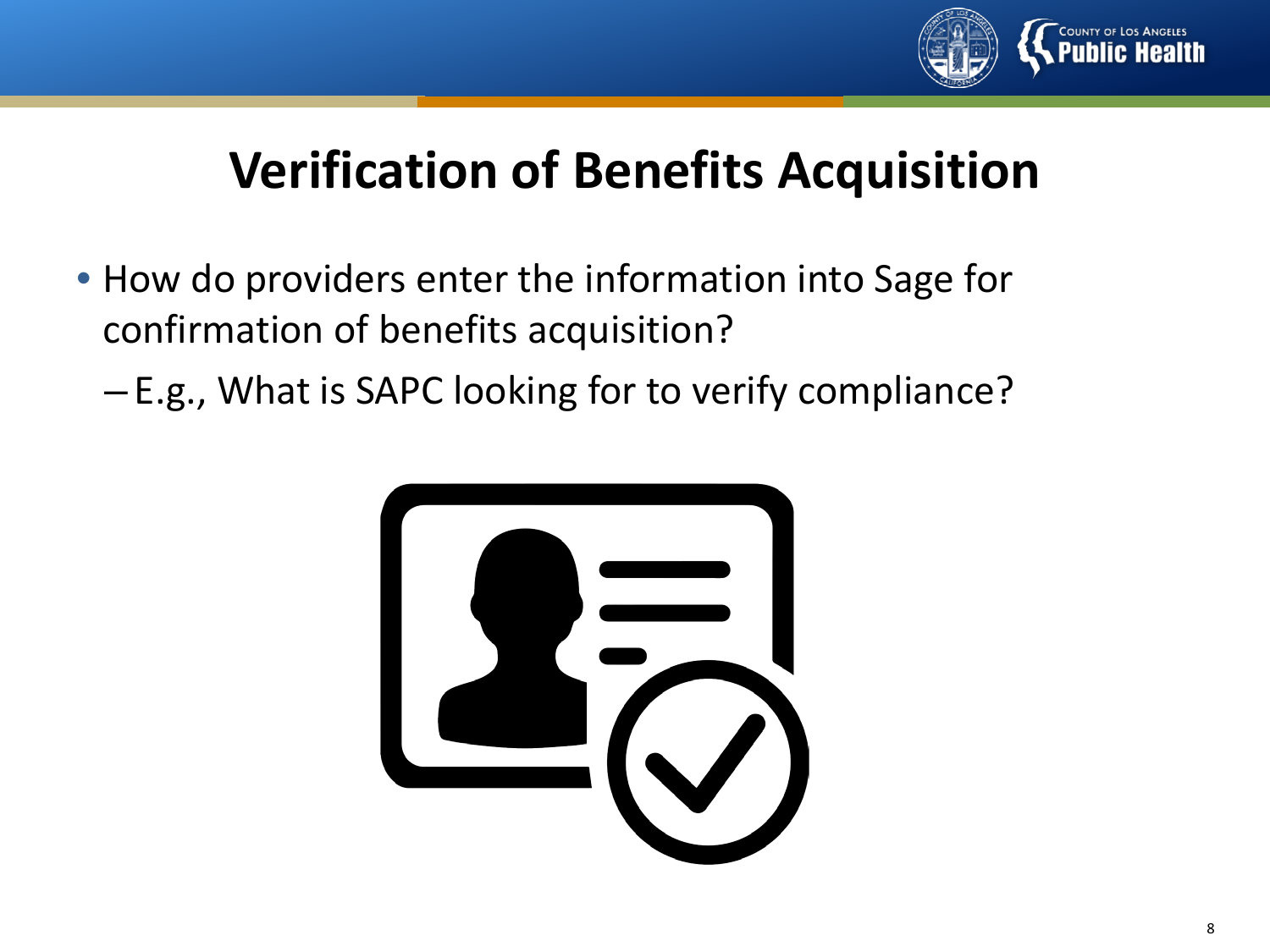



- Application submitted online
- Cal-OMS/LACPRS Change fields from pending Medi-Cal to Yes and include the CIN
- Financial Eligibility Form Delete Applying to Medi-Cal and enter Medi-Cal as the primary guarantor (keeping secondary guarantor as LA County Non-DMC) and enter the CIN on the guarantor details page under Subscriber Client Index Number Field.
- Verify enrollment on AEVS or copy the Medi-Cal Card. Upload either in file attachments in Sage, with clearly labeled file attachment name.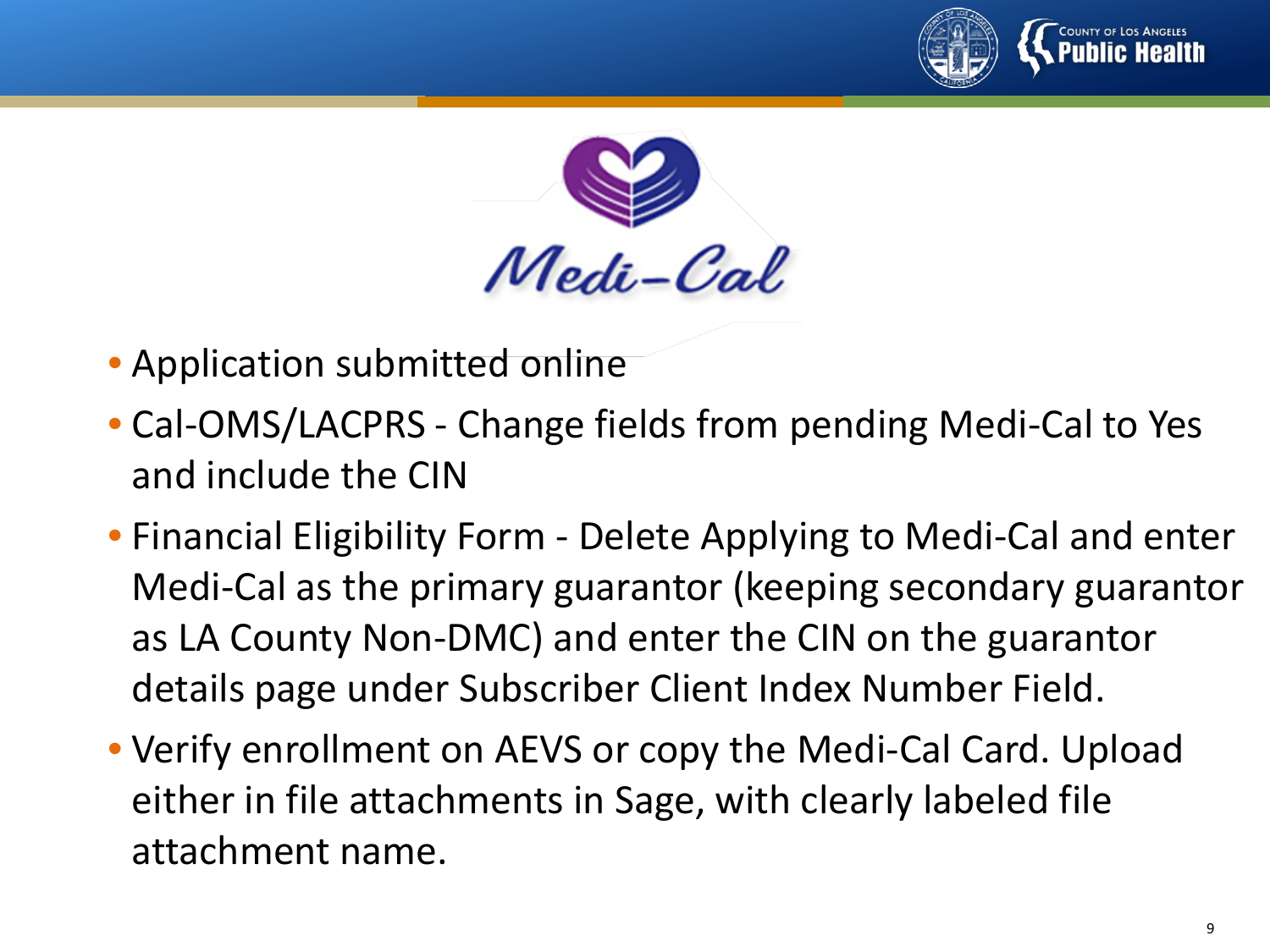



- Cal-OMS/LACPRS Select My Health LA in "Other Funding Programs" field and enter MHLA ID and Medical Home.
- Financial Eligibility Form Only LA County Non-DMC guarantor should be listed.
- Upload verification obtained from DHS or the Medical Home to Sage via attachments, with clearly labeled file attachment name.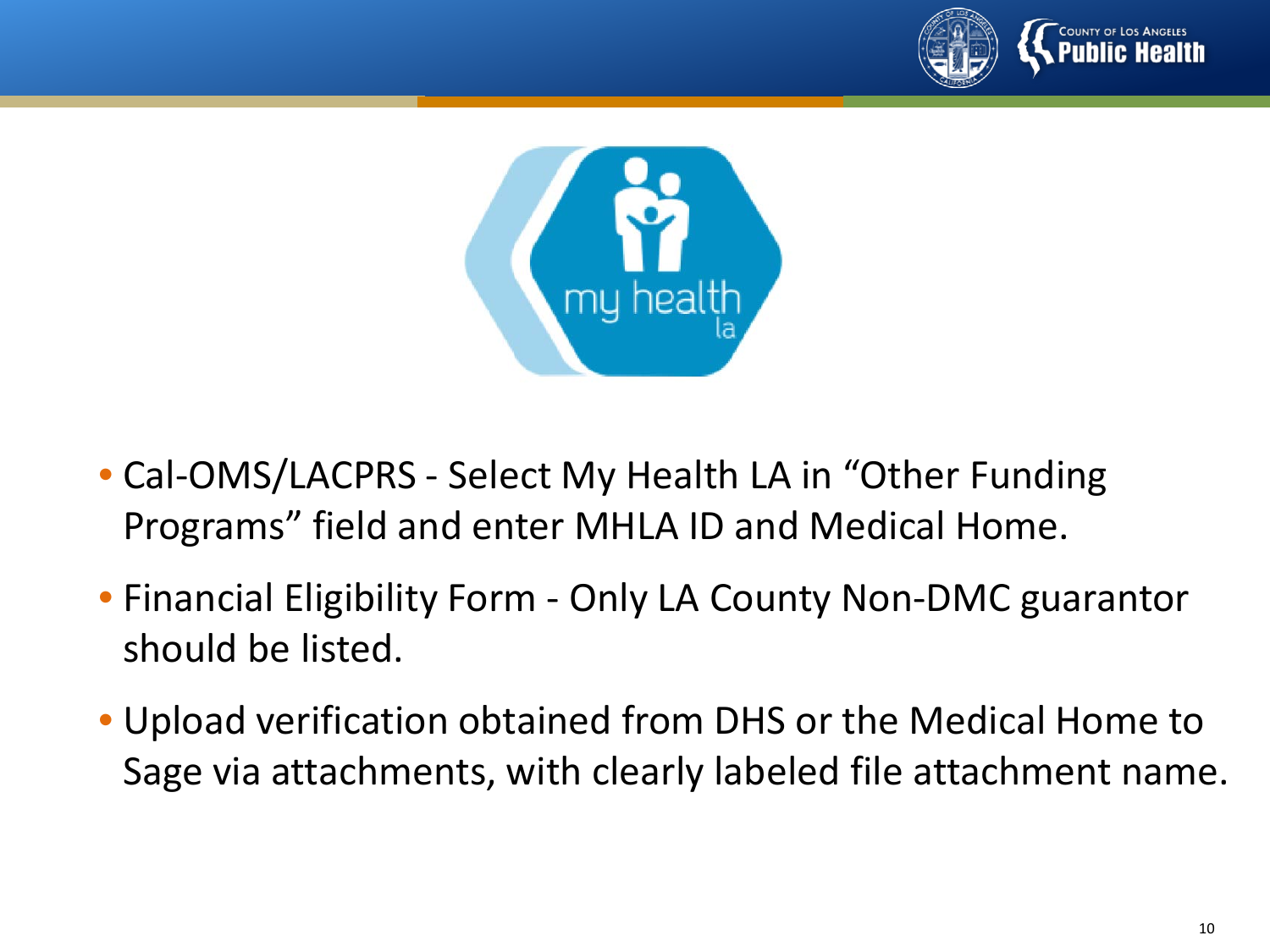# COUNTY OF LOS ANGELES<br>**PUblic Heal**

# **CalWORKs or General Relief**

- Application must be submitted online • If CalWORKS
	- Cal-OMS/LACPRS Select CalWORKS in "Other Funding Programs" field and enter CalWORKs case number
- If General Relief
	- Cal-OMS/LACPRS Select General Relief in "Other Funding Programs" field and enter GR case number
- Financial Eligibility Form Reflects all current benefits. Medi-CAL if enrolled and LA County Non-DMC guarantor should be listed.
- Upload verification of submission to DPSS to Sage via attachments, with clearly labeled file attachment name. 11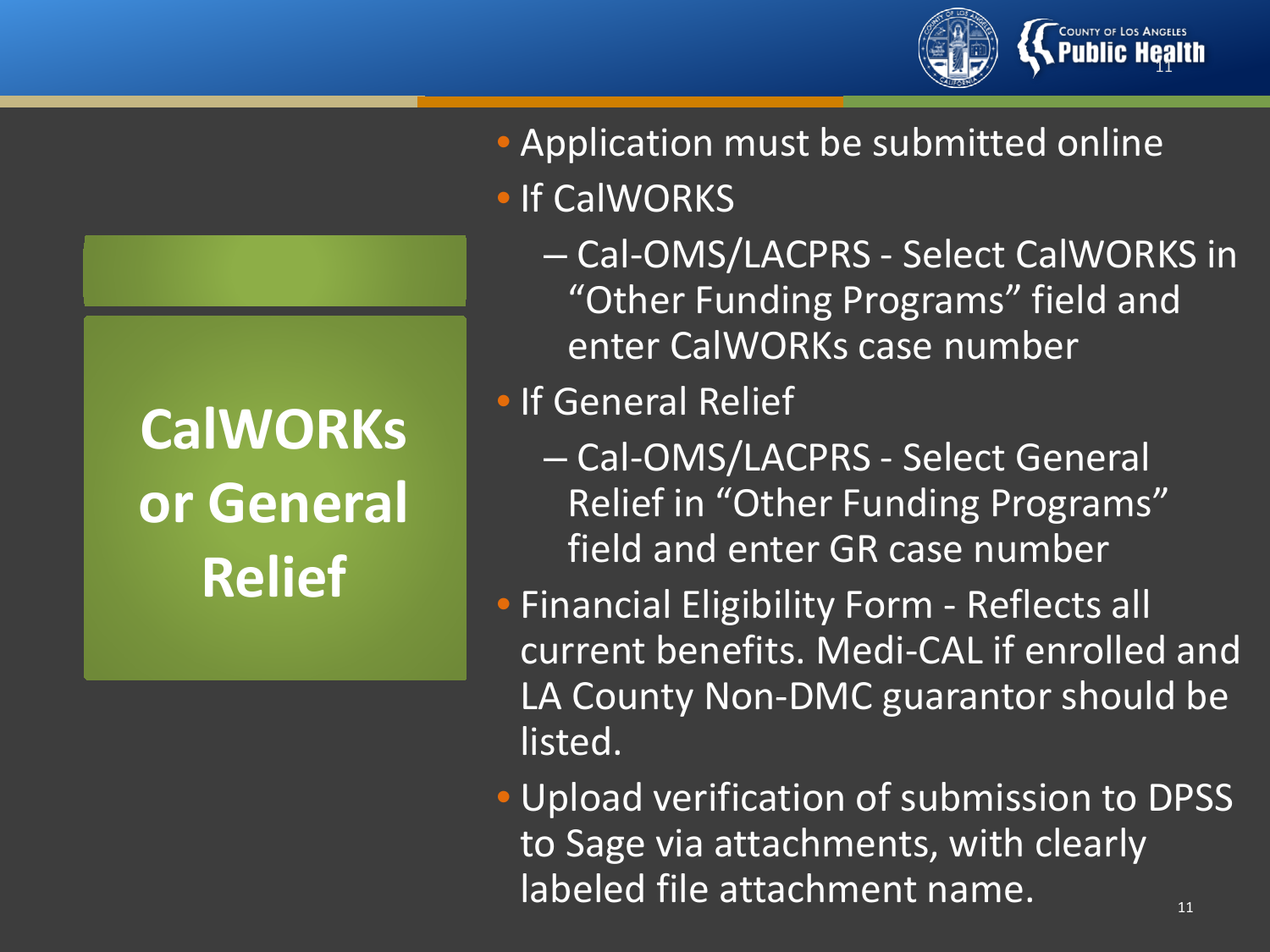



- Application must be submitted online.
- Upload verification of submission to DPSS to Sage via attachments, with clearly labeled file attachment name.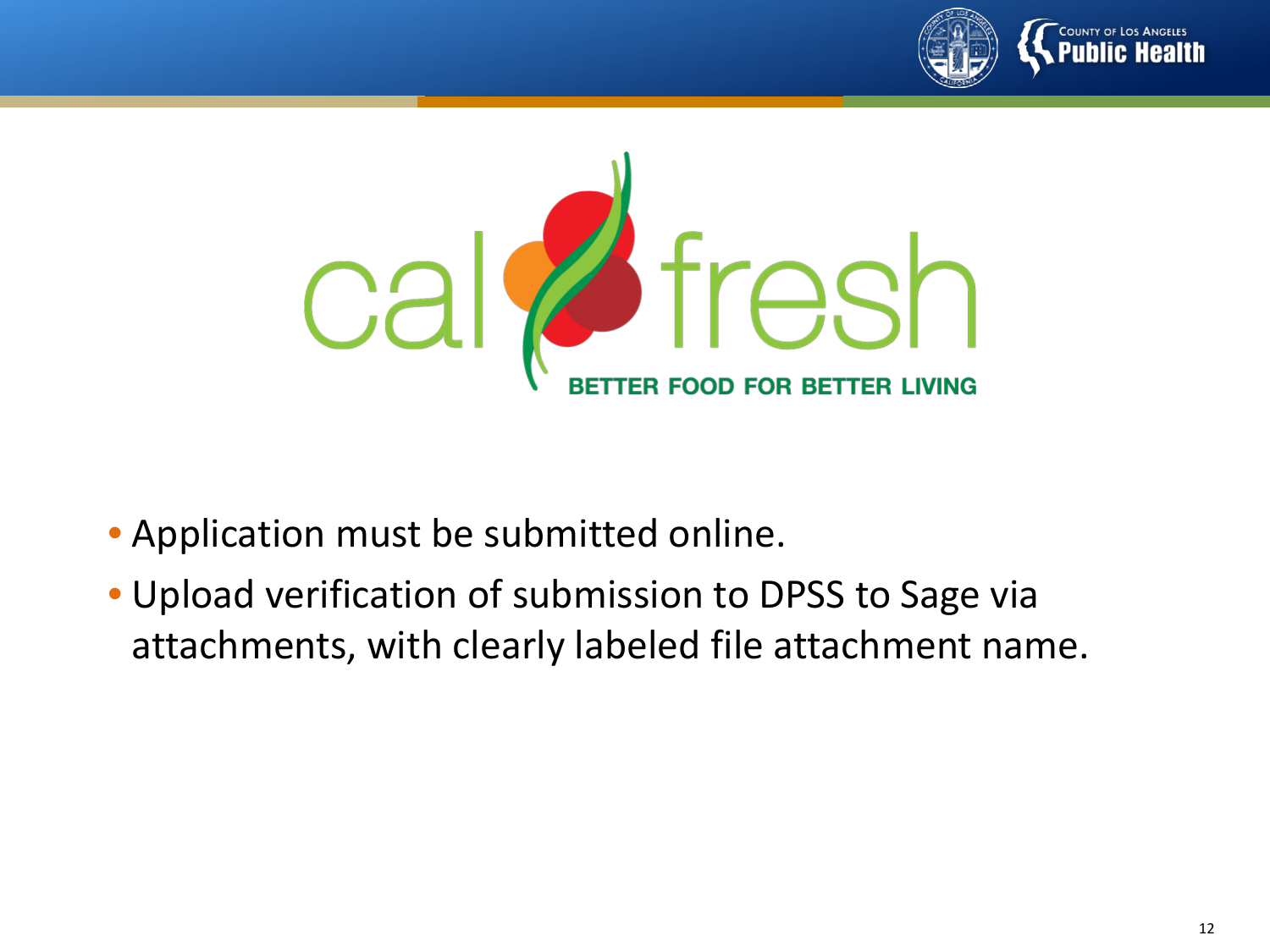

# **Timely Data Entry ("D")**

- Purpose: Data quality and accuracy is critical to minimizing errors in Sage. These incentives are designed to promote a shorter completion timeframe for the full Cal-OMS/LACPRS admission and discharge datasets.
	- Entry of a complete Cal-OMS record during the required timeframe
		- Admission Full CalOMS/LACPRS Admission Data Set completed within 7 days of admission date. (\$10)
		- Discharge Full CalOMS/LACPRS Discharge Data Set completed on the day of last service (\$10)
			- The last date of service is the last day you are claiming for this patient or submitted a billable service.
			- For residential services, the day the person leaves the facility is typically not billed. Similar to a hotel stay. You don't pay for the day you leave (e.g., Pay for nights used, not days).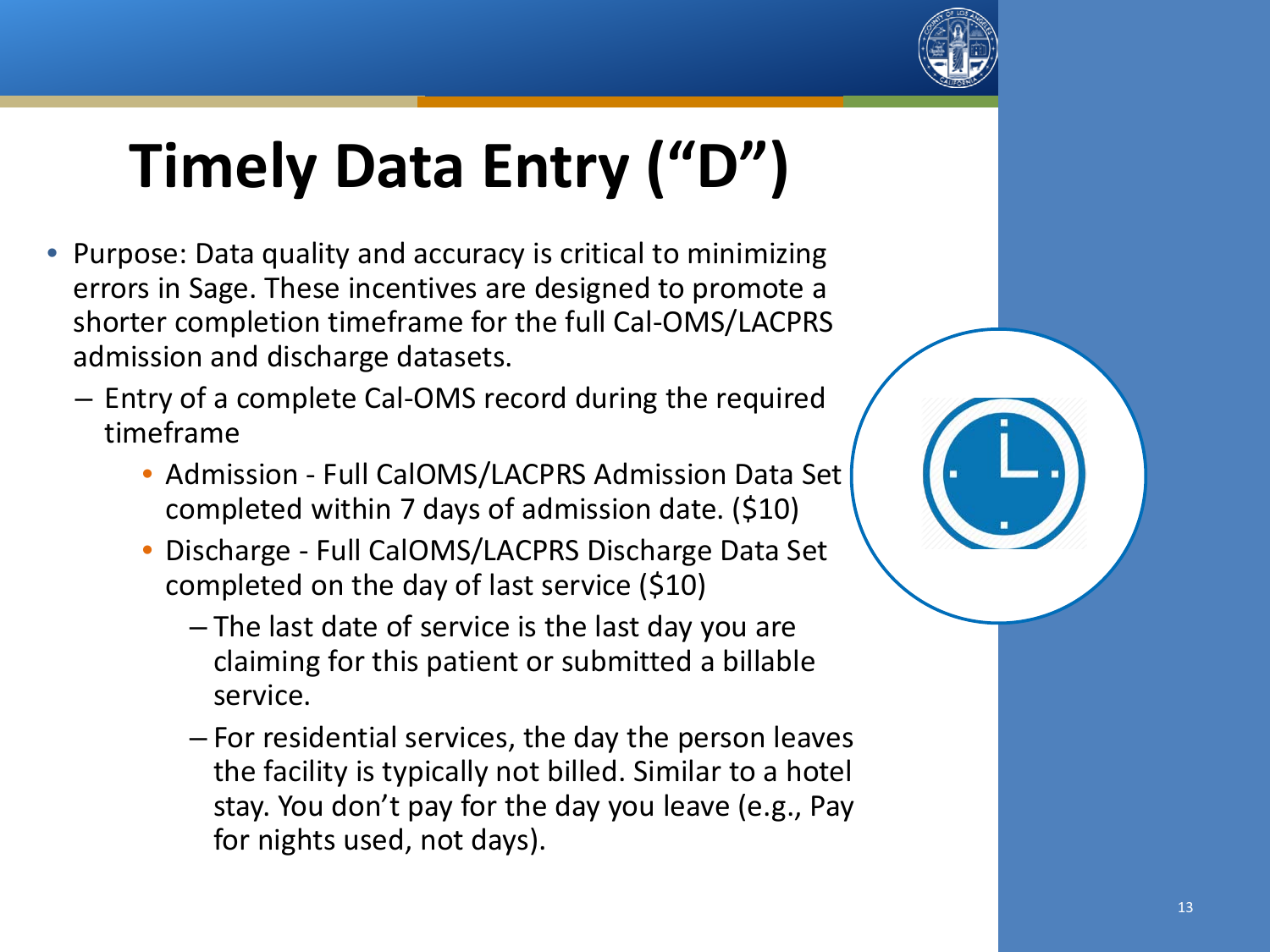











# **How To Bill for Incentives**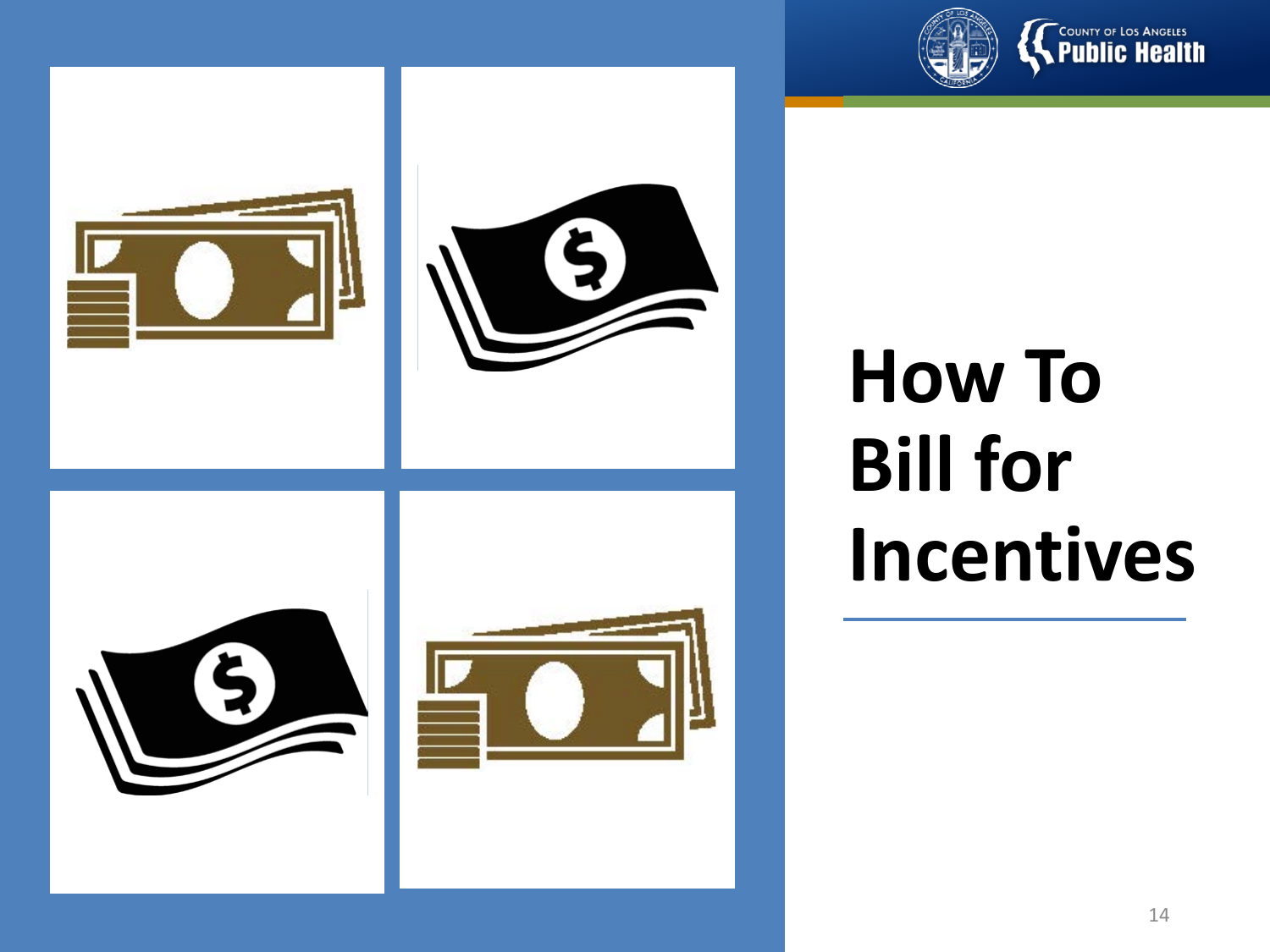

### **Provider Authorizations For All!**

- To make the process as simple and easy as possible, SAPC has set up a Provider Authorization, or PAuth, for all providers to use when billing incentives.
	- No need for authorization through the UM process
	- Providers are automatically authorized to bill for all incentives they qualify for
- All twelve incentives are included in just **1** Provider Authorization and number.
	- No need to search for multiple Pauths if you are claiming more than one qualified incentive.
	- Secondary users with their own EHR will each have *1* Pauth Number to use across all patients and incentives.
		- Please enter that number in the appropriate place in your system to populate to the 837 claim form.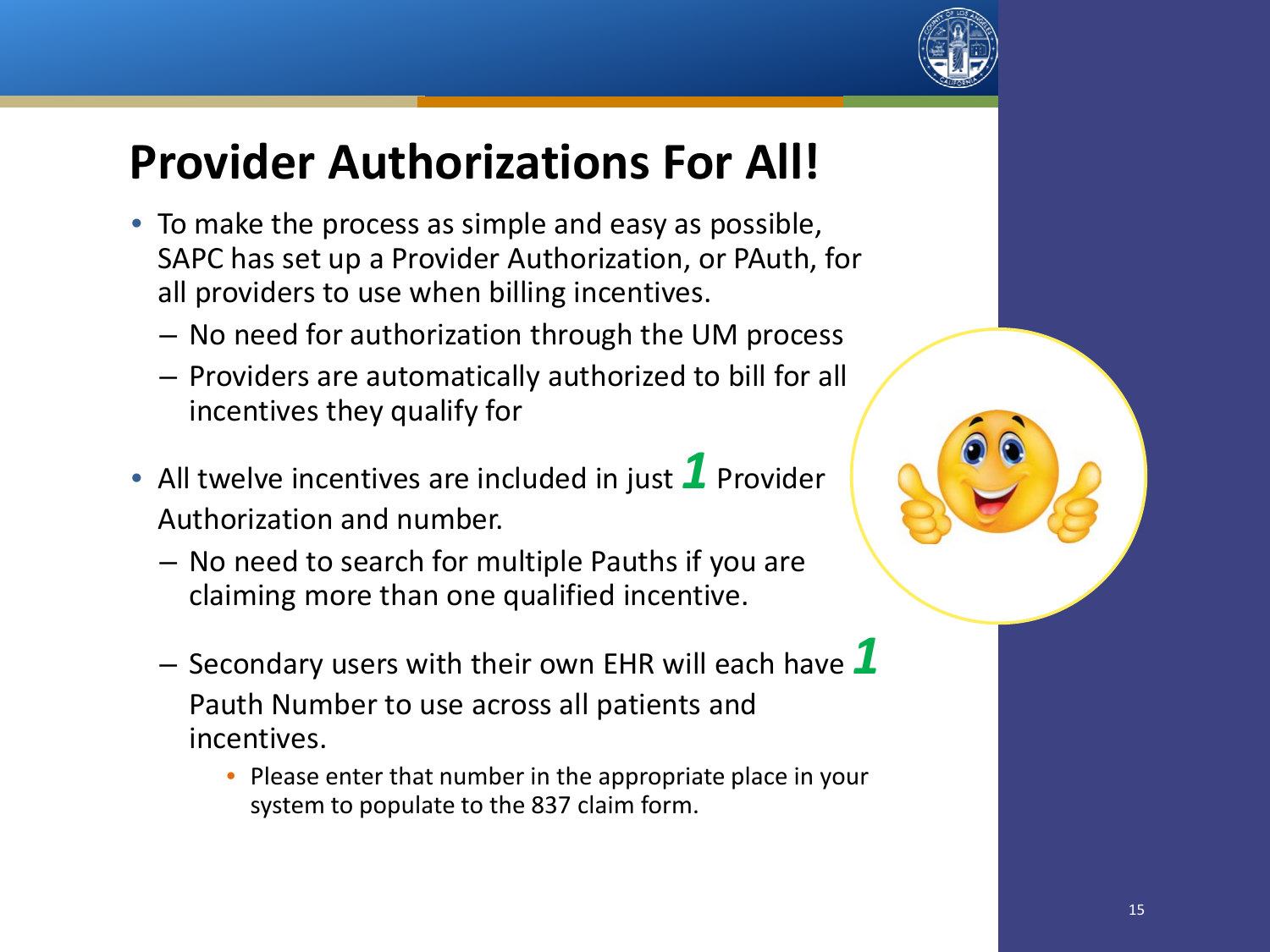

### **Where Can Providers Find Their PAuth's ?**

- For Providers that claim through Sage, Pauths are listed on the Treatment page along with all member auths.
	- Pauths all start with a "P" followed by a number
- Providers that claim in their own EHR, if you do not know your Pauth number, please contact the HelpDesk to get that information.

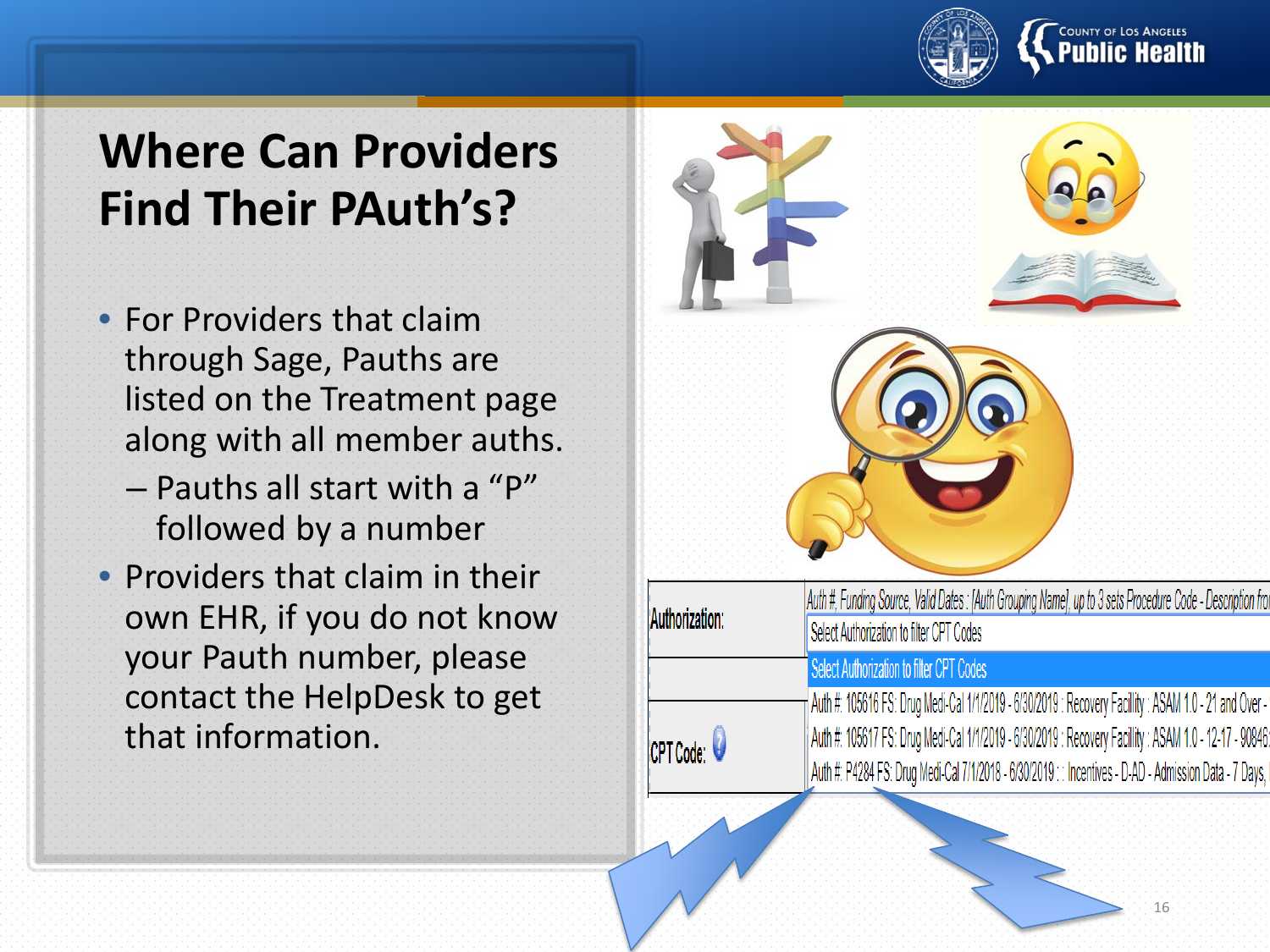

# **Entering a Treatment for Incentives**

#### Enter Treatment Criteria

(Page 1 of the Treatment)

- Must enter the date that corresponds with the day the incentives criteria were met
	- I.E. Date of DMC approval, date Cal-OMS was entered, etc…
- Select the Incentives PAuth that covers the date entered (Should only have 1 Pauth for FY 18/19 for all incentives)
- Select Clinician that worked on the incentive and corresponding Provider License Type (as with all claims)
- Select the program the patient is admitted to and receiving treatment
- Units/Day should *ALWAYS* be **"1"**

|                                      | <b>Enter Treatment Criteria</b>                                                                                                                                         |  |  |  |  |  |  |  |  |
|--------------------------------------|-------------------------------------------------------------------------------------------------------------------------------------------------------------------------|--|--|--|--|--|--|--|--|
| Single Date:                         | 04/30/2019                                                                                                                                                              |  |  |  |  |  |  |  |  |
|                                      |                                                                                                                                                                         |  |  |  |  |  |  |  |  |
|                                      | Auth #, Funding Source, Valid Dates : [Auth Grouping Name], up to 3 sets Procedure Code - Description from Auth                                                         |  |  |  |  |  |  |  |  |
| Authorization:                       | Auth #: P4284 FS: Drug Medi-Cal 7/1/2018 - 6/30/2019 :: Incentives - D-AD - Admission Data - 7 Days, D-DC - Discharge Data - Same Day, Ex-AB - AB 109 Case or PB Number |  |  |  |  |  |  |  |  |
|                                      |                                                                                                                                                                         |  |  |  |  |  |  |  |  |
|                                      | Procedure Code - Description ([Funding Source,] Level of Care, Valid Dates)                                                                                             |  |  |  |  |  |  |  |  |
| CPT Code:                            | D-AD<br>D-AD - Admission Data - 7 Days (, 7/1/2018 - 6/30/2019)                                                                                                         |  |  |  |  |  |  |  |  |
| Clinician:                           | SMITH, JOHN (1/1/2017 - )                                                                                                                                               |  |  |  |  |  |  |  |  |
| Performing Provider License<br>Type: | 11 - Certified SUD Counselor ▼                                                                                                                                          |  |  |  |  |  |  |  |  |
|                                      |                                                                                                                                                                         |  |  |  |  |  |  |  |  |
| Program:                             | <b>Recovery Facillity</b>                                                                                                                                               |  |  |  |  |  |  |  |  |
| Units / Day:                         | Warning! testing Group based service units have a one minute duration.                                                                                                  |  |  |  |  |  |  |  |  |
| ls this service a<br>replacement?    | $\bigcirc$ Yes $\bigcirc$ No                                                                                                                                            |  |  |  |  |  |  |  |  |
| Service to replace:                  | - Please Choose One -                                                                                                                                                   |  |  |  |  |  |  |  |  |
|                                      | 17                                                                                                                                                                      |  |  |  |  |  |  |  |  |